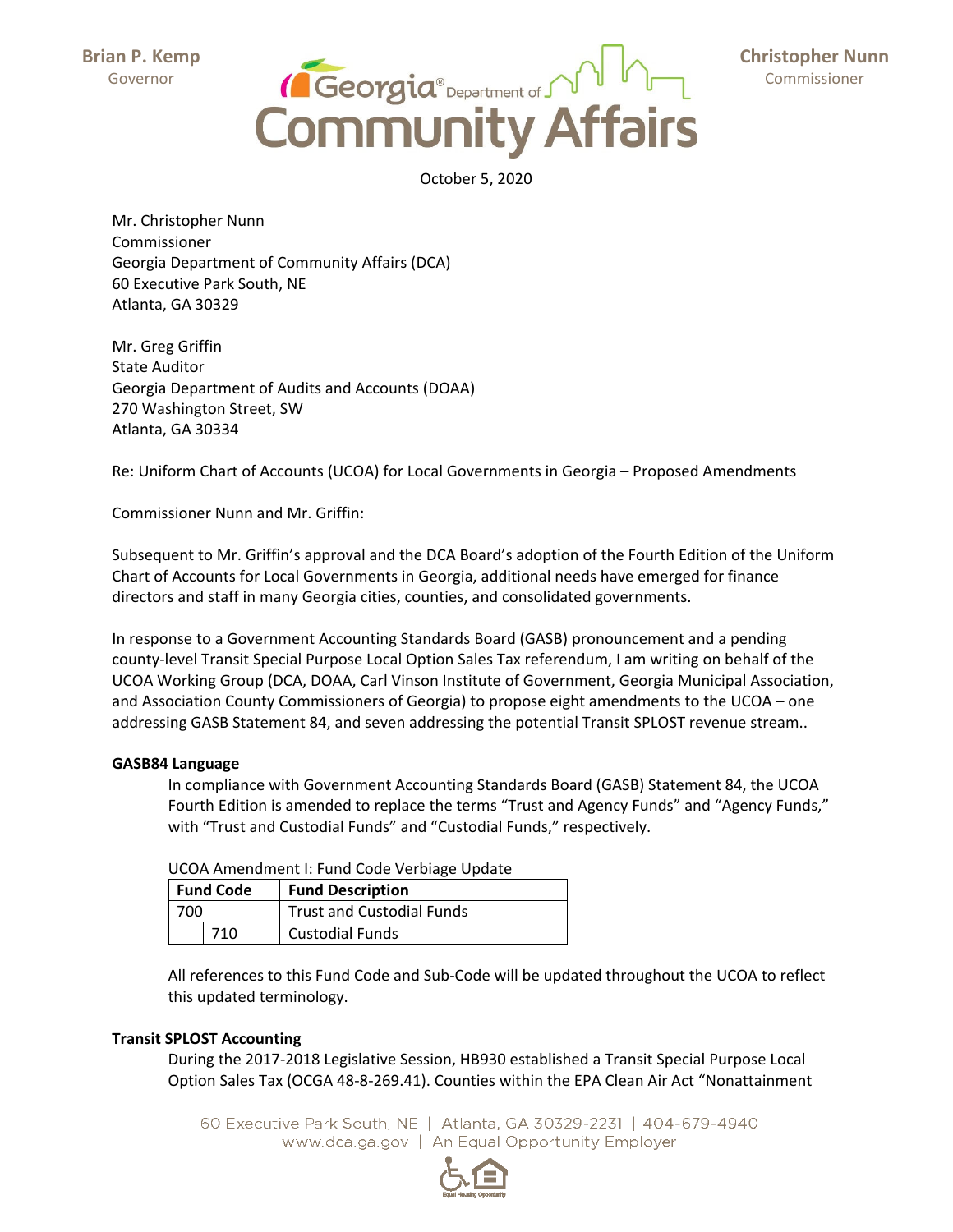Areas" are able to propose the tax for a single‐county; those counties outside of the "Nonattainment Areas" must propose the tax in conjunction with one or more neighboring counties. While the context in which a referendum is proposed is distinct, resulting revenue will be handled the same for accounting and reporting purposes.

While no counties have adopted a Transit SPLOST to date, the referendum will be voted on in Gwinnett County on November 3, 2020 (Gwinnett County Commission, Resolution 2020‐0766).

In the current Fourth Edition of the UCOA, potential Transit SPLOST revenue is *not* included. The Fourth Edition of the UCOA is amended to include three additional sub‐fund codes, three additional revenue sub‐accounts, and one expenditure codes to account for Transit SPLOST‐ related funds (additions indicated by "\*").

UCOA Amendment II: Additional Fund Code

| <b>Fund Code</b> |        | <b>Fund Description</b>    |
|------------------|--------|----------------------------|
| 200              |        | Special Revenue Funds      |
|                  | $*236$ | <b>Transit SPLOST Fund</b> |

UCOA Amendment III: Additional Fund Code

| <b>Fund Code</b> |  | <b>Fund Description</b>    |
|------------------|--|----------------------------|
| 300              |  | Capital Projects Fund      |
|                  |  | <b>Transit SPLOST Fund</b> |

Because of the mechanics of distribution, it may be necessary for county/consolidated governments to account for special purpose tax funds in a fiduciary fund custodial account. To meet this need, the Fourth Edition of the UCOA is amended to add a custodial account for all special purpose tax funds to be distributed to a municipal government. This fund code will be exclusively for the use of county/consolidated governments, used for funds that will subsequently be distributed to municipal governments.

## UCOA Amendment IV: Additional Fund Code

| <b>Fund Code</b> |      | <b>Fund Description</b>                                     |  |
|------------------|------|-------------------------------------------------------------|--|
| 700              |      | <b>Trust and Custodial Funds</b>                            |  |
|                  | *790 | Special Purpose Tax Funds (SPLOST, TSPLOST, Transit SPLOST) |  |

UCOA Amendment V: Additional Revenue Account Classification

| <b>Account Classification   Account Description</b> |          |                                                |
|-----------------------------------------------------|----------|------------------------------------------------|
|                                                     | 31.3000  | <b>General Sales and Use Taxes</b>             |
|                                                     | *31.3600 | Transit Special Purpose Local Option Sales Tax |

UCOA Amendment VI: Additional Intergovernmental Revenue Account Classification

|         |          | Account Classification   Account Classification Description               |
|---------|----------|---------------------------------------------------------------------------|
| 33.7000 |          | Local Government Unit (Specify Unit) Shared Revenues                      |
|         | 33.7100  | Special Purpose Local Option Sales and Use Taxes (SPLOST)                 |
|         | *33.7400 | Transit Special Purpose Local Option Sales and Use Taxes (Transit SPLOST) |

## UCOA Amendment VII: Additional Interest Revenue Code Classification

| <b>Code Classification</b> | <b>Code Classification Description</b> |
|----------------------------|----------------------------------------|
| 36.1000                    | Interest Revenues                      |
| *36.1350                   | Transit SPLOST Fund Interest Revenue   |

60 Executive Park South, NE | Atlanta, GA 30329-2231 | 404-679-4940 www.dca.ga.gov | An Equal Opportunity Employer